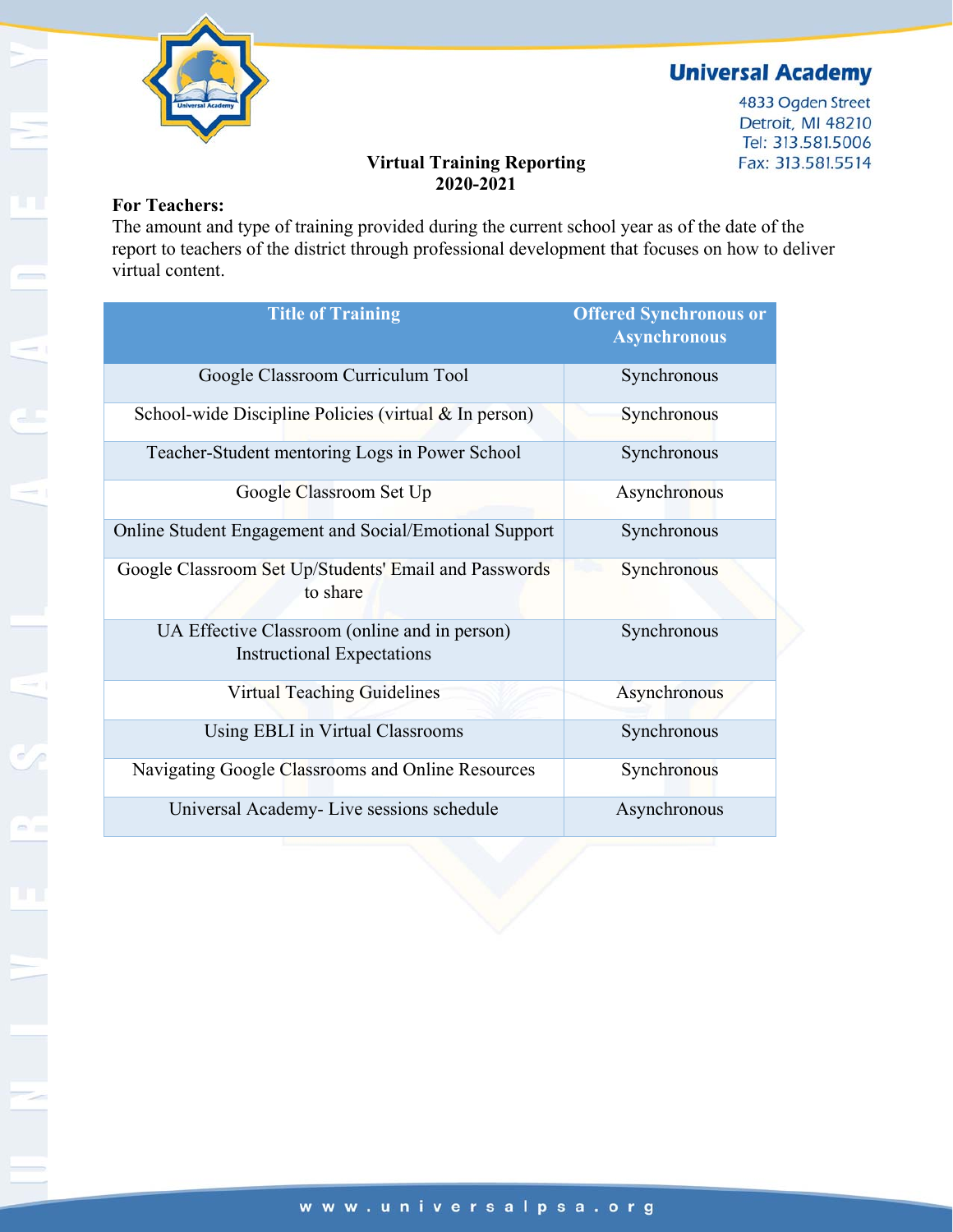# **Universal Academy**



4833 Ogden Street Detroit, MI 48210 Tel: 313.581.5006 Fax: 313.581.5514

### **For Parents:**

The amount and type of training provided during the current school year as of the date of the report to the parents and legal guardians of pupils and to pupils on how to access and use virtual content provided by the district.

| <b>Event, Resource, or Title of Training</b>                  | <b>Offered Synchronous or</b><br><b>Asynchronous</b> |
|---------------------------------------------------------------|------------------------------------------------------|
| Academies Family Engagement Broadcast: Social Skills and      | Synchronous &                                        |
| <b>Healthy Friendships</b>                                    | Asynchronous                                         |
| Family Engagement Broadcast - Immune Boosting Through         | Synchronous &                                        |
| Nutrition                                                     | Asynchronous                                         |
| Family Engagement Broadcast: Power School Parent Portal - How | Synchronous &                                        |
| To Check Your Child's Grades                                  | Asynchronous                                         |
| Academies Safe Return to School Plans 2020-2021- Family       | Synchronous &                                        |
| <b>Engagement Live Broadcast</b>                              | Asynchronous                                         |
| Academies Safe Return to School Plans 2020-2021- Family       | Synchronous &                                        |
| <b>Engagement Live Broadcast</b>                              | Asynchronous                                         |
| <b>Engagement Broadcast - Tips for Summer Learning</b>        | Synchronous &                                        |
|                                                               | Asynchronous                                         |
| Family Engagement Broadcast: How to Cope With Depression and  | Synchronous &                                        |
| <b>Anxiety During COVID19 Pandemic</b>                        | Asynchronous                                         |
| Family Engagement Broadcast: Mental Health, Substance Abuse   | Synchronous &                                        |
| Prevention & Coping During COVID-19                           | Asynchronous                                         |
| Family Engagement Weekly Live Broadcast - Mental Health PD &  | Synchronous &                                        |
| More                                                          | Asynchronous                                         |
| Academies Virtual Family Engagement - All About Google        | Synchronous &                                        |
| <b>Classrooms</b> for Parents                                 | Asynchronous                                         |